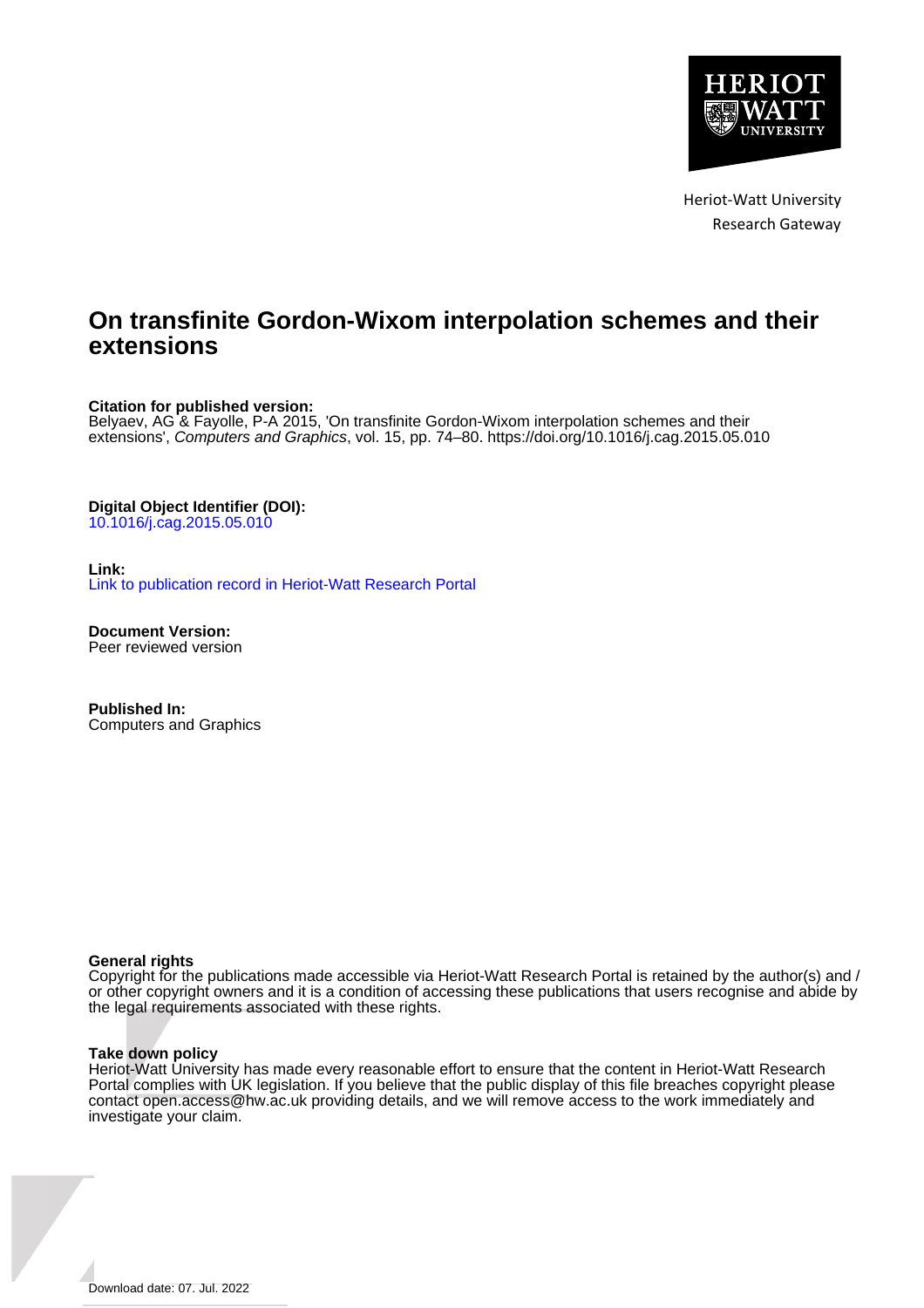# Author's Accepted Manuscript

On transfinite Gordon-Wixom interpolation schemes and their extensions

Alexander G. Belyaev, Pierre-Alain Fayolle



www.elsevier.com/locate/cag

PII: S0097-8493(15)00057-6<br>DOI: http://dx.doi.org/10.1016 http://dx.doi.org/10.1016/j.cag.2015.05.010 Reference: CAG2582

To appear in: Computers & Graphics

Received date: 12 March 2015 Revised date: 13 May 2015 Accepted date: 14 May 2015

Cite this article as: Alexander G. Belyaev, Pierre-Alain Fayolle, On transfinite Gordon-Wixom interpolation schemes and their extensions, Computers & Graphics, <http://dx.doi.org/10.1016/j.cag.2015.05.010>

This is a PDF file of an unedited manuscript that has been accepted for publication. As a service to our customers we are providing this early version of the manuscript. The manuscript will undergo copyediting, typesetting, and review of the resulting galley proof before it is published in its final citable form. Please note that during the production process errors may be discovered which could affect the content, and all legal disclaimers that apply to the journal pertain.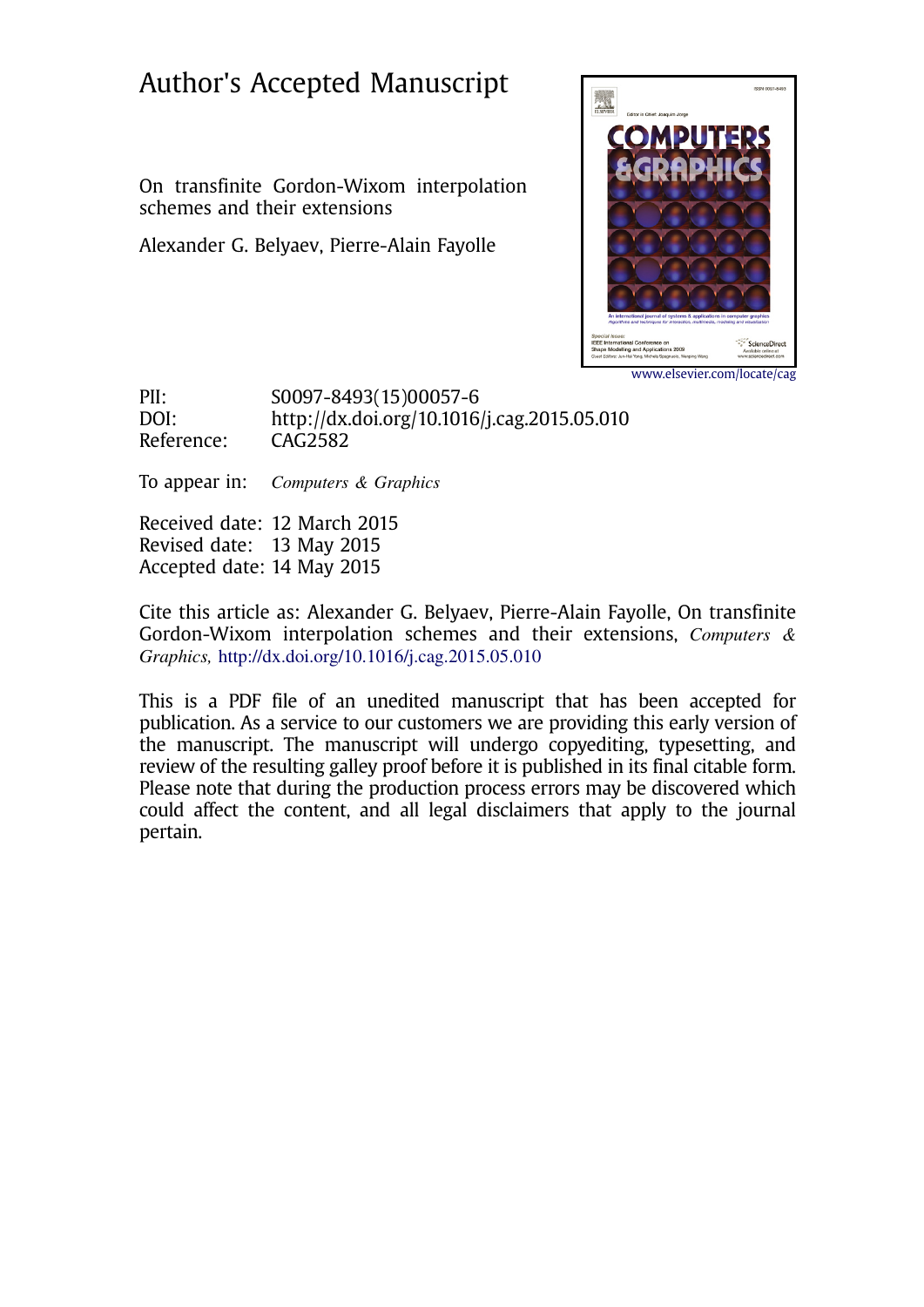## On transfinite Gordon-Wixom interpolation schemes and their extensions

Alexander G. Belyaev<sup>a</sup>, Pierre-Alain Fayolle<sup>b</sup>

*aInstitute of Sensors, Signals and Systems, School of Engineering* & *Physical Sciences, Heriot-Watt University, Edinburgh, UK bComputer Graphics Laboratory, University of Aizu, Aizu-Wakamatsu, Japan*

### Abstract

Among various barycentric coordinates and their extensions, the linear and cubic (Hermite) Gordon-Wixom transfinite interpolation schemes deliver the most accurate approximations of the harmonic and biharmonic functions, respectively. However interpolation properties of the original Gordon-Wixom interpolations are studied for convex domains only and, therefore, their current practical importance is limited. In this paper, we propose simple modifications of the Gordon-Wixom interpolation schemes, study their properties, and show how they can be used for approximating solutions to the Poisson and inhomogeneous biharmonic equations. Our modified Gordon-Wixom interpolations are easily extended to non-convex domains and, according to our experiments, deliver more accurate approximations of the harmonic and biharmonic functions compared with the original Gordon-Wixom schemes. We also demonstrate how our approach can be used for approximating the distance function.

*Keywords:* Linear and cubic transfinite barycentric coordinates, pseudo-harmonic and pseudo-biharmonic interpolation schemes.

#### 1. Introduction

In recent years, generalized barycentric coordinates have drawn a significant interest as a promising computational tool in the fields of computer graphics, image processing, and computational mathematics [1, 2, 3, 4, 5, 6, 7, 8, 9, 10]. See also references therein. While various generalized barycentric interpolation schemes were known since 1970s [11, 12], their current widespread use was initiated by seminal works of Warren [13] and Floater [14].

This paper is partially inspired by very recent applications of generalized barycentric coordinates in finite element methods [15, 16, 17, 10] where Wachspress's and Floater's mean value coordinates are considered. As the starting point of our study, we have chosen the Gordon-Wixom interpolation scheme [11] which is capable of reproducing harmonic functions if the interpolation domain is a disc (a ball in 3D). This makes the Gordon-Wixom approach potentially promising for approximating solutions of elliptic partial differential equations.

The basic idea behind the Gordon-Wixom interpolation scheme is simple and elegant. Consider a planar convex domain  $\Omega$ and a function *u*, defined on  $\partial Ω$ . Given a point *x* inside  $Ω$ , let us consider a straight line  $L_{\theta}$  passing through *x*, making an angle  $\theta$ with some fixed direction, and intersecting ∂Ω in two points *y*<sup>1</sup> and  $y_2$  and use the linear interpolation between  $u(y_1)$  and  $u(y_2)$ to obtain an estimate  $u(x, \theta)$  associated with direction  $\theta$ . Now circular averaging of  $u(x, \theta)$  w.r.t.  $\theta$  yields the Gordon-Wixom interpolation of function *u*(·) from ∂Ω to *x* ∈ Ω. See Fig. 1 for an illustration.

Generalizations of the Gordon-Wixom interpolation scheme were studied in [18, 19]. In particular, Manson et al. [19] introduced a weighted circular averaging procedure which al-



Figure 1: Left: the main idea behind the Gordon-Wixom interpolation scheme consists of combining the linear interpolation and circular averaging. Right: extending Gordon-Wixom type interpolation schemes to non-convex domains. See the main text for details.

lows them to extend the Gordon-Wixom interpolation scheme into non-convex domains while keeping the weights positive. Gordon and Wixom themselves [11] extended their interpolation procedure to Hermite interpolation. Very recently Floater [20] demonstrated that their Hermite interpolation scheme reconstructs biharmonic functions in the case when the interpolation domain  $\Omega$  is a disk.

In this paper, we consider simple modifications of the ordinary and Hermite-type Gordon-Wixom interpolation scheme and reveal their links with finite difference approximations of the Laplacian and bi-Laplacian. It allows us to demonstrate that those modified Gordon-Wixom interpolation schemes are very useful for approximating solutions to the boundary valueproblems involving the Laplacian and bi-Laplacian operators. In particular, our numerical experiments show that our modifications demonstrate better approximation properties than the original Gordon-Wixom interpolation schemes.

The main tools we use to build our modifications of the linear and cubic Gordon-Wixom interpolation schemes are Taylor series expansions and certain simple mean-value formulas for the Laplacian and bi-Laplacian operators (these simple mean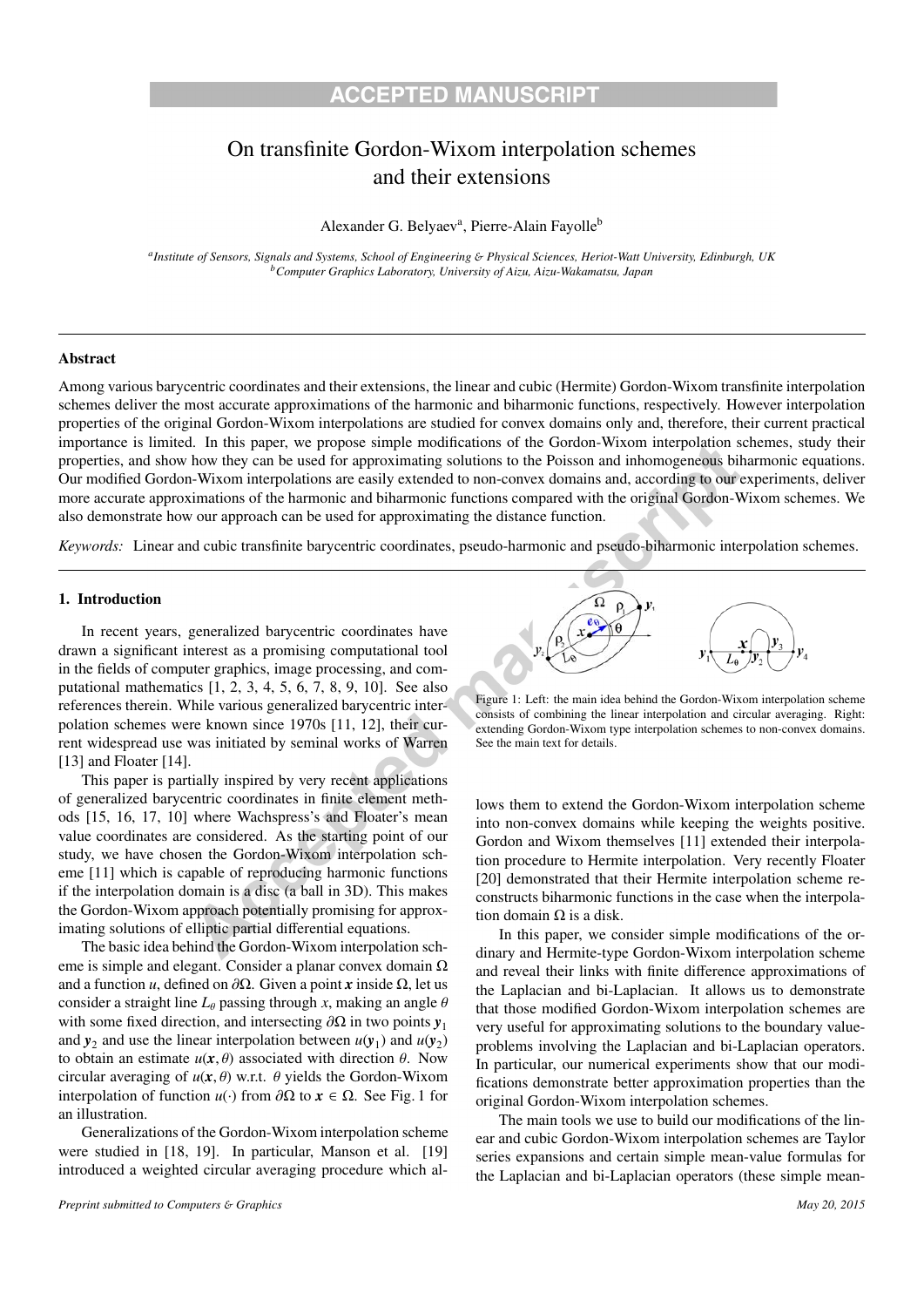value formulas can be generalized for anisotropic diffusion operators [21, 22] which are widely used in image processing).

Results of our numerical experiments demonstrate high accuracy of the linear and cubic modified Gordon-Wixom interpolation schemes for rounded domains and domains with small diameters. Thus it seems promising to combine our interpolation schemes with polygonal finite elements for efficient numerical solving of PDEs involving the Laplacian, bi-Laplacian, and there generalizations. Another interesting application of our approach consists of using modified linear Gordon-Wixom interpolation schemes for distance function approximation, see Section 5 of this paper for details.

The rest of the paper is organized as follows. In Section 2 we introduce a modified version of the linear Gordon-Wixom interpolation scheme and extend it to non-convex domains. Section 3 is devoted to cubic (Hermite-type) Gordon-Wixom interpolation and its modification. Results of our numerical experiments are presented and discussed in Sections 4 and 5. In particular, in Section 5 we demonstrate how the modified linear Gordon-Wixom interpolation scheme can be used for approximating the distance function. We briefly conclude in Section 6.

### 2. Gordon-Wixom interpolation and its extensions

Let  $\Omega \subset \mathbb{R}^2$  be a bounded convex domain. Given a point *x* inside  $\Omega$ , consider the unit vector  $e_{\theta}$  which makes an angle  $\theta$  with some prescribed direction. Let the straight line through *x* determined by  $e_{\theta}$  intersect the boundary  $\partial \Omega$  in two points  $y_1$ and  $y_2$ . Denote by  $\rho_1$  and  $\rho_2$  the distances from *x* to  $y_1$  and  $y_2$ , respectively. Given  $u(y_1)$  and  $u(y_2)$ , one can estimate  $u(x)$  using the linear interpolation between  $u(y_1)$  and  $u(y_2)$ 

$$
u(\mathbf{x}, \theta) = \left[\frac{u(\mathbf{y}_1)}{\rho_1} + \frac{u(\mathbf{y}_2)}{\rho_2}\right] / \left[\frac{1}{\rho_1} + \frac{1}{\rho_2}\right]
$$
(1)

Now circular averaging w.r.t. θ defines the Gordon-Wixom interpolation

$$
u(\mathbf{x}) = \frac{1}{2\pi} \int_0^{2\pi} \left\{ \left[ \frac{u(\mathbf{y}_1)}{\rho_1} + \frac{u(\mathbf{y}_2)}{\rho_2} \right] \middle| \left[ \frac{1}{\rho_1} + \frac{1}{\rho_2} \right] \right\} d\theta \qquad (2)
$$

*Pseudo-harmonic interpolation.* It turns out that the Gordon-Wixom interpolation scheme is closely connected with the harmonic interpolation. Indeed, the second-order directional derivative of  $u(x)$  in the  $e_{\theta}$ -direction can be approximated by

$$
\frac{\partial^2 u}{\partial \boldsymbol{e}_\theta^2}(\mathbf{x}) \approx \frac{2}{\rho_1 \rho_2} \left\{ \left[ \frac{u(\mathbf{y}_1)}{\rho_1} + \frac{u(\mathbf{y}_2)}{\rho_2} \right] \middle| \left[ \frac{1}{\rho_1} + \frac{1}{\rho_2} \right] - u(\mathbf{x}) \right\}. \quad (3)
$$

Note that

$$
\frac{1}{\pi} \int_0^{2\pi} \frac{\partial^2 u}{\partial e_\theta^2}(\mathbf{x}) d\theta = \frac{1}{\pi} \int_0^{2\pi} \left( \cos \theta \frac{\partial}{\partial x_1} + \sin \theta \frac{\partial}{\partial x_2} \right)^2 d\theta = \Delta.
$$

Now let us approximate the second-order directional derivatives of  $u(x)$  by finite differences. For  $s_1, s_2 \ll 1$ , the Taylor series

$$
u(x + s_1) = u(x) + s_1 u'(x) + \frac{s_1^2}{2} u''(x) + \frac{s_1^3}{6} u'''(x) + \frac{s_1^4}{24} u^{(4)}(x) + \dots
$$
 (4)  

$$
u(x - s_2) = u(x) - s_2 u'(x) + \frac{s_2^2}{2} u''(x) - \frac{s_2^3}{6} u'''(x) + \frac{s_2^4}{24} u^{(4)}(x) + \dots
$$
 (5)

lead to the following standard approximation for  $u''(x)$ 

$$
\frac{2}{s_1 s_2} \left\{ \left[ \frac{u(x+s_1)}{s_1} + \frac{u(x-s_2)}{s_2} \right] \middle| \left[ \frac{1}{s_1} + \frac{1}{s_2} \right] - u(x) \right\}
$$

which becomes (3) if we apply (4) and (5) in the direction defined by  $e_{\alpha}$  and set  $\rho_1 = s_1$  and  $\rho_2 = s_2$ .

One can hope that (3) still holds in some sense even when  $\rho_1$  and  $\rho_2$  are not small. Now averaging of (3) w.r.t.  $\theta$  leads to an approximation of  $\Delta u(x)$  by

$$
\frac{1}{\pi}\int_0^{2\pi}\frac{2}{\rho_1\rho_2}\left\{\left[\frac{u(\mathbf{y}_1)}{\rho_1}+\frac{u(\mathbf{y}_2)}{\rho_2}\right]\right/\left[\frac{1}{\rho_1}+\frac{1}{\rho_2}\right]-u(\mathbf{x})\right\}d\theta.
$$

Mimicking the harmonic interpolation for which

$$
\Delta u(x)=0,
$$

we arrive at the following transfinite interpolation formula

$$
u(\mathbf{x}) = \int_0^{2\pi} \left\{ \left[ \frac{u(\mathbf{y}_1)}{\rho_1} + \frac{u(\mathbf{y}_2)}{\rho_2} \right] \middle| \left[ \frac{1}{\rho_1} + \frac{1}{\rho_2} \right] \right\} \frac{d\theta}{\rho_1 \rho_2} \int_0^{2\pi} \frac{d\theta}{\rho_1 \rho_2} \quad (6)
$$

which can be considered as a modification of the original Gordon-Wixom interpolation scheme (2).

While the boundary value interpolation property of (2) does not look obvious (it is proven rigorously in [11] for convex domains), our modification (6) can be considered as a continuous variant of the Shepard interpolation scheme [23] (interesting links between the Shepard interpolation approach and continuous barycentric coordinates were discussed in [24]). Indeed when  $x \in \Omega$  approaches  $y \in \partial \Omega$ , the denominator and numerator of (6) demonstrate the following asymptotic behaviors

$$
\int_{0}^{2\pi} \frac{d\theta}{\rho_1 \rho_2} \sim \frac{C}{|\mathbf{x} - \mathbf{y}|} \quad \text{and} \quad \int_{0}^{2\pi} \left\{ \dots \right\} \frac{d\theta}{\rho_1 \rho_2} \sim \frac{C u(\mathbf{y})}{|\mathbf{x} - \mathbf{y}|},
$$

where *C* is some constant. These asymptotics can be established, for example, by a technique similar to the one developed in [25].

Gordon and Wixom [11] showed that (2) reproduces an harmonic function if  $\Omega$  is a circle. So does (6) because, due to the intersecting chords theorem, the product  $\rho_1 \rho_2$  does not depend on  $\theta$  and, therefore, if  $\Omega$  is a circle, (6) is reduced to (2).

While (6) is correctly defined only if  $\Omega$  is convex, it is not difficult to extend it to non-convex domains by using the alternating sign procedure proposed initially by Hormann and Floater for defining the mean value coordinates in non-convex polygons [3]. For example, in the situation shown in the right image of Fig. 1 the Horman-Floater approach suggests to use

$$
\left[\frac{u(\mathbf{y}_1)}{\rho_1} + \frac{u(\mathbf{y}_2)}{\rho_2} - \frac{u(\mathbf{y}_3)}{\rho_3} + \frac{u(\mathbf{y}_4)}{\rho_4}\right] \left\| \frac{1}{\rho_1} + \frac{1}{\rho_2} - \frac{1}{\rho_3} + \frac{1}{\rho_4} \right\} \quad (7)
$$

instead of the expression in the curly braces in (6) and

$$
\frac{1}{\rho_1} \left( \frac{1}{\rho_2} - \frac{1}{\rho_3} + \frac{1}{\rho_4} \right) \tag{8}
$$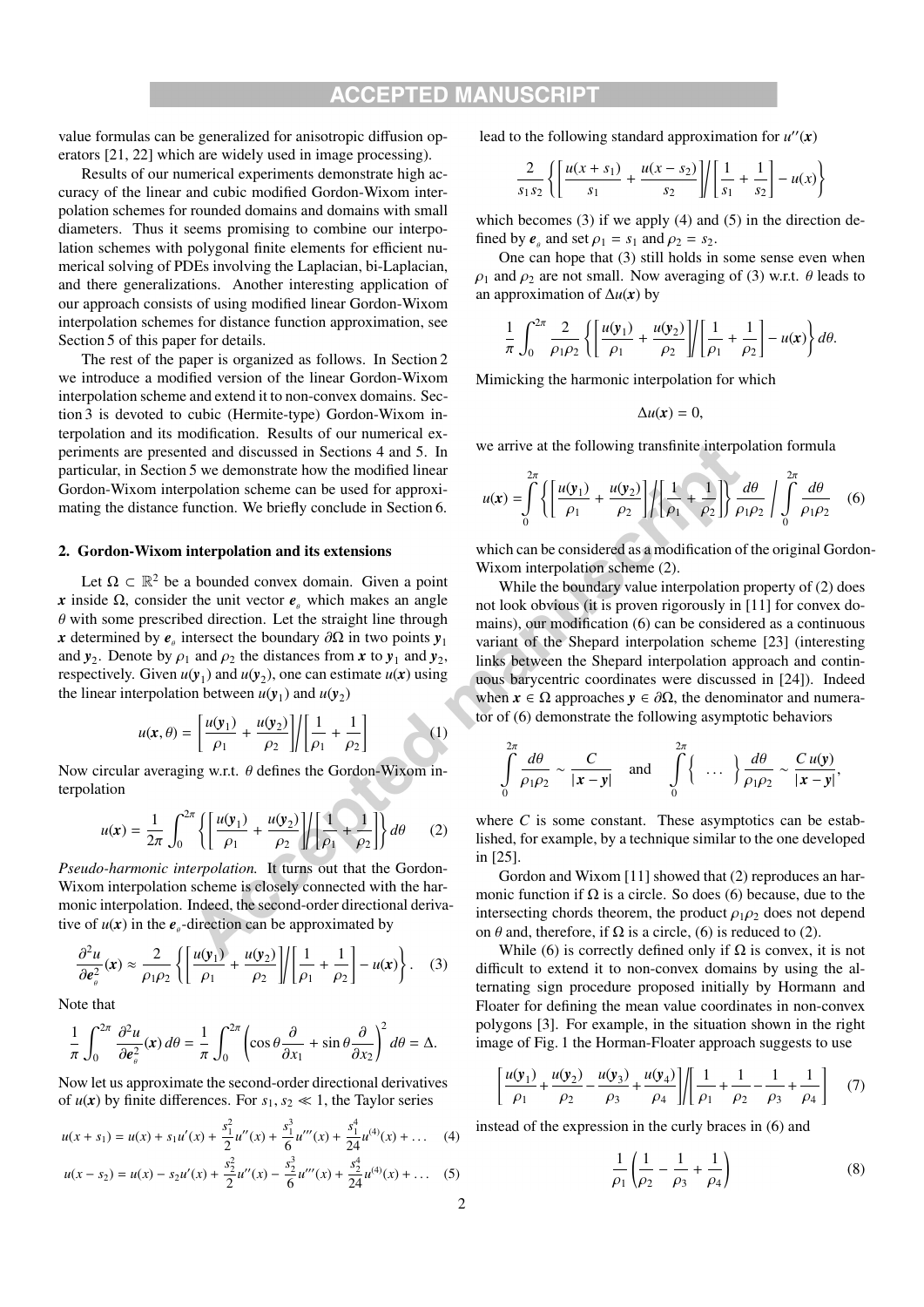instead of  $1/(\rho_1 \rho_2)$  in (6).

Another approach to extend (6) and similar schemes to nonconvex domains consists of considering only the first intersections of  $L$ <sup>θ</sup> with ∂Ω, as suggested in [26]. For the above example, it means using  $u(y_1)/\rho_1 + u(y_2)/\rho_2$  and  $1/(\rho_1 \rho_2)$  instead of (7) and (8), respectively.

*Pseudo-Poisson interpolation.* Assume now that we want to approximate the solution to

$$
-\Delta u = f(x) \quad \text{for } x \in \Omega, \quad u(y) = g(y) \quad \text{for } y \in \partial\Omega. \tag{9}
$$

Similar to the above, using (3) to approximate  $\Delta u$ , we arrive at

$$
u(\mathbf{x}) = \frac{\pi}{2} f(\mathbf{x}) \left| \int_0^{2\pi} \frac{d\theta}{\rho_1 \rho_2} \right|
$$
  
+ 
$$
\int_0^{2\pi} \left\{ \left[ \frac{g(\mathbf{y}_1)}{\rho_1} + \frac{g(\mathbf{y}_2)}{\rho_2} \right] \right| \left[ \frac{1}{\rho_1} + \frac{1}{\rho_2} \right] \right\} \frac{d\theta}{\rho_1 \rho_2} \left| \int_0^{2\pi} \frac{d\theta}{\rho_1 \rho_2} \right|
$$
 (10)

In particular, assuming that  $u(x) = 0$  on  $\partial\Omega$  and  $f(x) \equiv 1$  yields

$$
u(\mathbf{x}) = \left(\frac{2}{\pi} \int_0^{2\pi} \frac{d\theta}{\rho_1 \rho_2}\right)^{-1} \tag{11}
$$

If  $\Omega$  is a circle of radius *R* then the solution to (9) with  $g \equiv 0$  and  $f(\mathbf{x}) \equiv 1$  is given by  $(R^2 - \mathbf{x}^2)/4$ . The same expression is obtained from (11) because, according to the intersection chords theorem,

$$
\rho_1 \rho_2 = (R - |\mathbf{x}|)(R + |\mathbf{x}|) = R^2 - |\mathbf{x}|^2.
$$

Thus, taking into account that (6) reproduces harmonic functions if  $\Omega$  is a disk, we arrive at the following result.

**Proposition 1.** Let  $\Omega$  be a disk and  $f \equiv$  const in  $\Omega$ . Then (10) delivers the exact solution to (9).

### 3. Hermite-type Gordon-Wixom interpolation

In their paper [11], Gordon and Wixom extended their approach to Hermite type interpolation. Similar to the linear case, the cubic Gordon-Wixom interpolation scheme combines directional interpolation with angular averaging. Namely, consider a planar convex domain Ω, a point *x* inside Ω, a straight line  $L_{\theta}$  passing through *x*, intersecting  $\partial\Omega$  in two points *y*<sub>1</sub> and *y*<sub>2</sub>, and making an angle  $\theta$  with some fixed direction. The cubic interpolation along  $L_{\theta}$  yields

$$
u(\mathbf{x}, \theta) = \frac{(3\rho_1 + \rho_2)\rho_2^2}{(\rho_1 + \rho_2)^3} u(\mathbf{y}_1) + \frac{(\rho_1 + 3\rho_2)\rho_1^2}{(\rho_1 + \rho_2)^3} u(\mathbf{y}_2)
$$
(12)  

$$
- \frac{\rho_1 \rho_2^2}{(\rho_1 + \rho_2)^2} u'(\mathbf{y}_1) + \frac{\rho_1^2 \rho_2}{(\rho_1 + \rho_2)^2} u'(\mathbf{y}_2),
$$

where the derivatives are taken in the direction of  $e_{\alpha}$ . Now averaging of the above expression w.r.t.  $\theta$  leads to the cubic Gordon-Wixom interpolation scheme

$$
u(\mathbf{x}) = \frac{1}{2\pi} \int_0^{2\pi} u(\mathbf{x}, \theta) \, d\theta. \tag{13}
$$

This transfinite interpolation scheme possesses remarkable properties: it has cubic precision (reproduces cubic bivariate polynomials from their values on  $\partial Ω$ ) and, in addition, reproduces biharmonic functions if  $\Omega$  is a disk.

This biharmonic reproduction property for (12), (13) was conjectured in [11] and rigorously proved in [20]. Below we investigate the link between (12), (13) and the biharmonic operator  $\Delta^2$ , the so-called bi-Laplacian, in detail.

*Approximate bi-Laplacian via circular averaging.* In addition to Taylor series (4) and (5) let us also consider similar expansions for the first-order derivatives

$$
u'(x+s_1) = u'(x) + s_1 u''(x) + \frac{s_1^2}{2} u'''(x) + \frac{s_1^3}{6} u^{(4)}(x) + \dots, \tag{14}
$$

$$
u'(x-s_2) = u'(x) - s_2 u''(x) + \frac{s_2^2}{2} u'''(x) - \frac{s_2^3}{6} u^{(4)}(x) + \dots, (15)
$$

where as usual we assume that  $s_1, s_2 \ll 1$ . Taking the sum of

(4) with weight 
$$
w_1 = s_2^2(3s_1 + s_2)/(s_1 + s_2)^3
$$
,  
(5) with weight  $w_2 = s_1^2(s_1 + 3s_2)/(s_1 + s_2)^3$ ,  
(14) with weight  $w_3 = -s_1s_2^2/(s_1 + s_2)^2$ ,  
(15) with weight  $w_4 = s_1^2s_2/(s_1 + s_2)^2$ ,

respectively, we arrive at

$$
u(x) - \frac{s_1^2 s_2^2}{24} u^{(4)}(x) + \text{higher-order terms}.
$$

Thus we have for the 4th-order derivative

$$
u^{(4)}(x) \approx \frac{24}{s_1^2 s_2^2} [u(x) - w_1 u(x + s_1) - w_2 u(x - s_2)
$$
  
-  $w_3 u'(x + s_1) - w_4 u'(x - s_2)]$ 

Now let us approximate the 4th-order directional derivative of  $u(x)$  in the direction  $e_{\theta}$  by

$$
\frac{\partial^4 u}{\partial e_\theta^4}(\mathbf{x}) \approx \frac{24}{\rho_1^2 \rho_2^2} \left[ u(\mathbf{x}) - \frac{(3\rho_1 + \rho_2)\rho_2^2}{(\rho_1 + \rho_2)^3} u(\mathbf{y}_1) - \frac{(\rho_1 + 3\rho_2)\rho_1^2}{(\rho_1 + \rho_2)^3} u(\mathbf{y}_2) + \frac{\rho_1 \rho_2^2}{(\rho_1 + \rho_2)^2} u'(\mathbf{y}_1) - \frac{\rho_1^2 \rho_2}{(\rho_1 + \rho_2)^2} u'(\mathbf{y}_2) \right]
$$
(16)

One can easily check that

$$
\frac{4}{3\pi} \int_0^{2\pi} \left(\frac{\partial^4 u}{\partial e_\theta^4}\right) d\theta = \Delta^2 u. \tag{17}
$$

Combining (16) and (17) for approximating the solution to the biharmonic equation

$$
\Delta^2 u = 0 \quad \text{in} \quad \Omega
$$

accompanied by the standard Dirichlet boundary conditions we arrive at

$$
u(\mathbf{x}) = \int_{0}^{2\pi} \left\{ \frac{(3\rho_1 + \rho_2)\rho_2^2}{(\rho_1 + \rho_2)^3} u(\mathbf{y}_1) + \frac{(\rho_1 + 3\rho_2)\rho_1^2}{(\rho_1 + \rho_2)^3} u(\mathbf{y}_2) \right\}
$$
(18)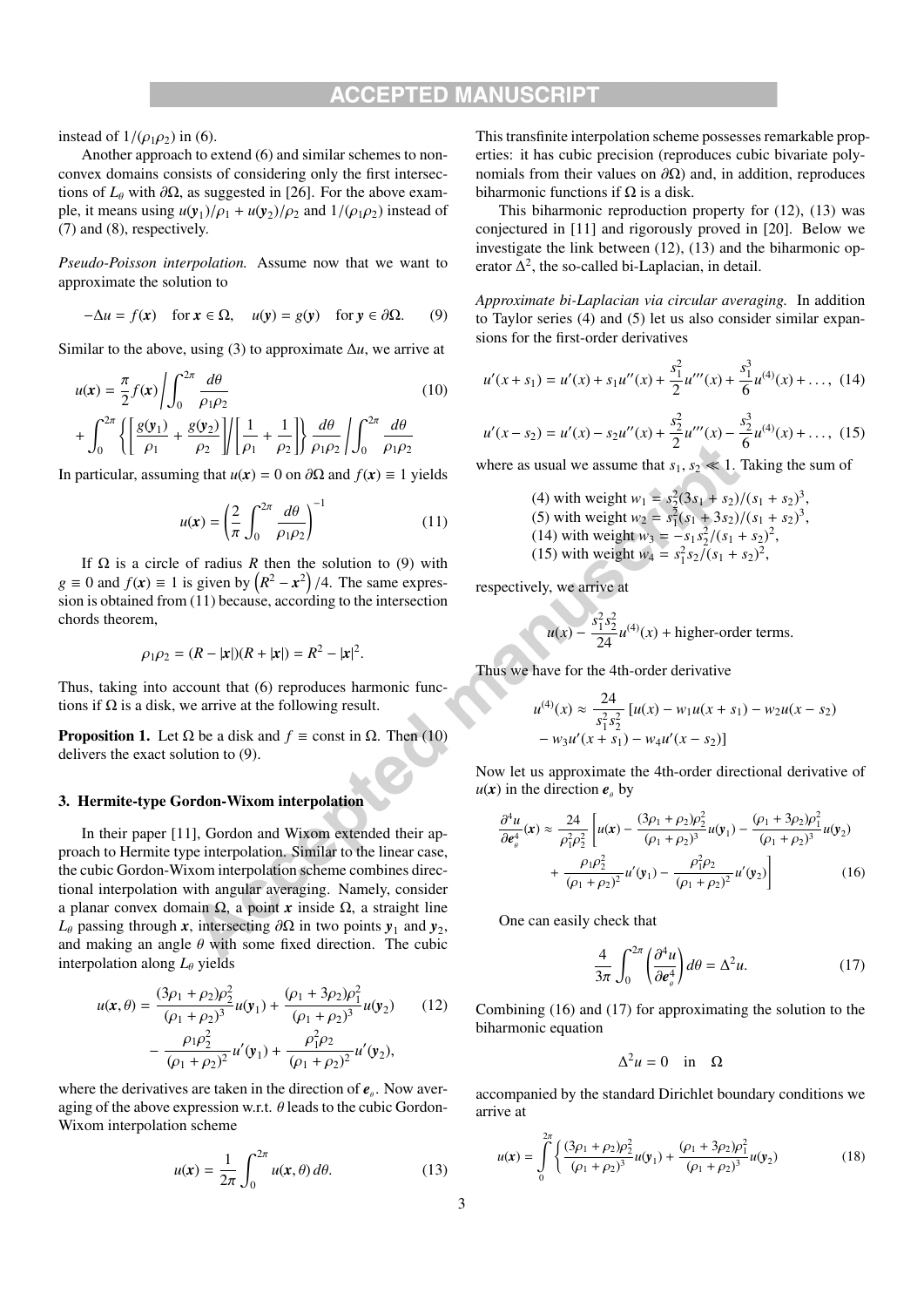### TED MA

$$
-\frac{\rho_1\rho_2^2}{(\rho_1+\rho_2)^2}\frac{\partial u}{\partial \boldsymbol{\epsilon}_{_\theta}}(\boldsymbol{y}_1)+\frac{\rho_1^2\rho_2}{(\rho_1+\rho_2)^2}\frac{\partial u}{\partial \boldsymbol{\epsilon}_{_\theta}}(\boldsymbol{y}_2)\Bigg\}\frac{d\theta}{\rho_1^2\rho_2^2}\left|\int\limits_0^{2\pi}\frac{d\theta}{\rho_1^2\rho_2^2}\right.
$$

which yields a simple modification of the cubic Gordon-Wixom interpolation scheme. This modification also has a cubic precision and, in view of the intersection chords theorem, reproduces biharmonic functions if  $\Omega$  is a disk. In addition, similar to the Laplacian case, (18) can be easily extended to non-convex domains.

*Approximate solution to the inhomogeneous biharmonic equation.* Similar to the Laplacian case, we can use (16), (17) to approximate the solution to an inhomogeneous biharmonic equation. We can restrict ourselves to considering the homogeneous Dirichlet boundary conditions for

$$
\Delta^2 u = f(\mathbf{x}) \quad \text{for } \mathbf{x} \in \Omega,
$$
 (19)

as the case  $f \equiv 0$  with inhomogeneous Dirichlet boundary conditions is approximated by (18).

Now (16), (17) together with the homogeneous Dirichlet boundary conditions (i.e.,  $u(x)$  and its gradient vanish on  $\partial\Omega$ ) yields the approximation

$$
u(\mathbf{x}) = \frac{\pi}{32} f(\mathbf{x}) \left| \int_0^{2\pi} \frac{d\theta}{\rho_1^2 \rho_2^2} \right| \tag{20}
$$

Interestingly, similar to the Laplacian case considered earlier, if  $\Omega$  is a disk, then (20) with  $f \equiv$  const reproduces the true solution to (19) subject to the homogeneous Dirichlet boundary conditions. Namely, if  $\Omega = \{ |x| < R \}$  and  $f \equiv 1$ , then both (19) and (20) produce the same result:  $u(x) = (R^2 - |x|^2)^2/64$ .

#### 4. Numerical experiments

*Implementation.* Evaluation of the Gordon-Wixom interpolants (6), (10), (18) or (20) requires the computation of integrals over  $[0, 2\pi]$ . In our experiments, these integrals are evaluated numerically using the composite trapezoidal rule with *n* subintervals. Quantitatively, the residual norm of the approximation given by (10) w.r.t the exact solution  $u(x) = (4 - x^2)/4$  of  $-\Delta u = 1$  on a unit disk is given in Table 1 for different number of integration points. In all the experiments below, we use  $n = 100$  subinter-

|            | $  u - \tilde{u}  _2$      |  |
|------------|----------------------------|--|
| 5 points   | 5.082 $\overline{10^{-2}}$ |  |
| 10 points  | $2.541 \ 10^{-2}$          |  |
| 50 points  | $5.082 \ 10^{-3}$          |  |
| 100 points | $2.541 \cdot 10^{-3}$      |  |

Table 1: Residual  $||u-\tilde{u}||_2$  for the modified Gordon-Wixom interpolation ( $\tilde{u}$ ) approximating the solution of  $-\Delta u = 1$  for the disk domain with different number of integration points.

vals, which delivers a sufficiently good approximation for the considered domains.



Figure 2: Comparison between an exact solution to −Δ*u* = 1 and the Gordon-Wixom interpolation. Left: Exact solution; Right: Solution obtained by (10).

*Pseudo-Poisson interpolation.* We consider first applying (10) to compute an approximation to the solution of the Poisson problem with Dirichlet boundary conditions (9). For the particular case  $f(x) \equiv 1$ , an exact solution is given by:  $u(x) =$  $(R^2 - x^2)/4$ , for some value of *R*. We use  $R = 2$  below. Boundary conditions are obtained by evaluating the known solution on the domain boundary. Figure 2 compares the exact solution (left) to the solution obtained by the Gordon-Wixom interpolant (10), right image, on convex domains (a unit disk and a square with length 2). In both cases, the interpolant delivers a very good approximation of the exact solution. This is confirmed by the plot of the point-wise error  $|u - \tilde{u}|$  in Fig. 3, where *u* is the exact solution and  $\tilde{u}$  the approximation obtained by the modified Gordon-Wixom scheme. Table 3 shows the residual norm  $\mathbb{I}[u - \tilde{u}]_2$  for these domains. Similar results are obtained for the  $L_1$  and  $L_\infty$  norms. This shows that the modified Gordon-Wixom interpolant delivers a good approximation.



Figure 3: Absolute error for the approximation of  $-\Delta u = 1$  by the modified Gordon-Wixom scheme.

*Approximate solution to the inhomogeneous biharmonic equation.* Similarly we can use the results of Section 3 to compute an approximate solution to the inhomogeneous biharmonic equation (19) with given boundary conditions. To verify the approximation quality, we consider the particular case  $f(x) \equiv 1$  for which an exact solution is given by  $u(x) = (R^2 - x^2)^2/64$ . We use  $R = 2$  in the computations below. The point-wise error between the solution obtained by the modified Gordon-Wixom interpolation and an exact solution is shown in Fig. 4. Quantitatively, the  $L_2$  norm of the residual is given in Table 2 for the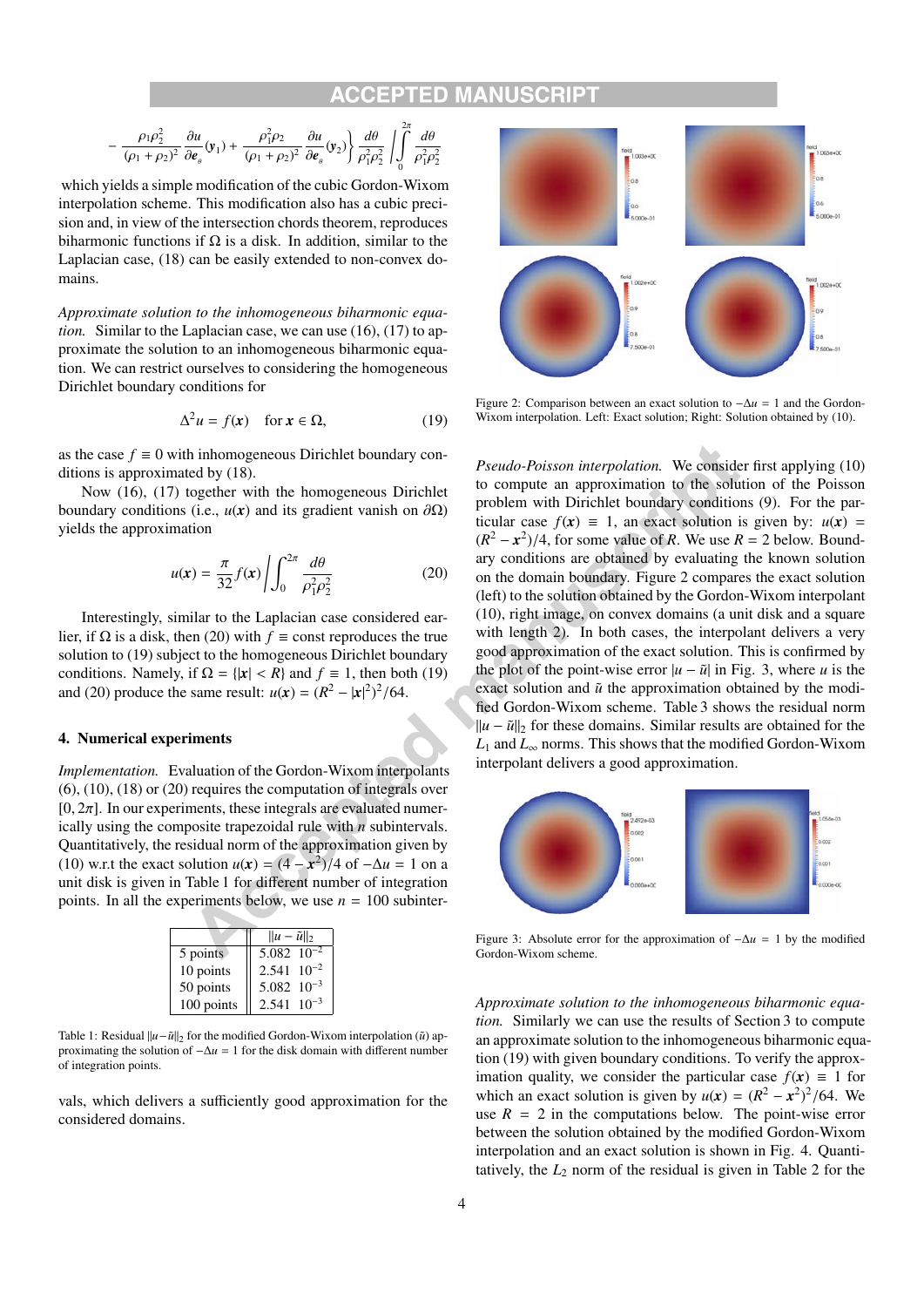### ED MAN



Figure 4: Absolute errors for the approximation of  $\Delta^2 u = 1$  with the modified Gordon-Wixom scheme.

same domains. It shows that the interpolation schemes deliver again a very good approximation of the exact solution for the case of the inhomogeneous biharmonic equation.

|        | $  u - \tilde{u}  _2$ |
|--------|-----------------------|
| Disk   | 1.227 10              |
| Square | $1.976$ $10^{-4}$     |

Table 2: Residual norm  $||u - \tilde{u}||_2$  for the modified Gordon-Wixom interpolation ( $\tilde{u}$ ) approximating the solution of  $\Delta^2 u = 1$ .



Figure 5: Comparison between an exact solution to −Δ*u* = 1 and the Gordon-Wixom interpolation on a non-convex domain. Left: Exact solution; Right: Solution obtained by (10).

*Approximation on non-convex domains.* While the interpolation schemes are derived for convex domains, we can experiment to see how they behave on non-convex domains. In Fig. 5, the exact solution  $u(x) = (4 - x^2)/4$  for the Poisson equation  $-\Delta u = 1$  is compared on a convex domain to the approximation given by (10). For a convex domain,  $\pm e$ <sub>e</sub> may intersect the boundary at more than one point, we use for  $y_1$  (respectively  $y_2$ ) the closest intersection point in the direction  $e_{\theta}$  (respectively  $-e$ <sup>θ</sup> ). In spite of the domain being concave, the approximation is still very good. This is confirmed quantitatively by the residual norm given in Table 3.

|         | $  u - \tilde{u}  _2$ |
|---------|-----------------------|
| Disk    | $2.54110^{-3}$        |
| Square  | $3.418 \ 10^{-3}$     |
| L shape | $6.93610^{-4}$        |
| U shape | $7.76610^{-4}$        |

Table 3: Residual  $||u - \tilde{u}||_2$  for the modified Gordon-Wixom interpolation ( $\tilde{u}$ ) approximating the solution of  $-\Delta u = 1$ .

*Comparison against the original Gordon-Wixom interpolation scheme.* Figure 6 shows the point-wise error for the approxi-

mations obtained by the original (2), top images, and the modified (6), bottom images, Gordon-Wixom interpolation against an exact solution  $(u(x, y) = x^3 - 3xy^2)$  for the Laplace equation:  $\Delta u = 0$ . Table 4 gives the residual norms for both schemes. From our experiments, the modified Gordon-Wixom scheme (6) yields better results than the original scheme (2). Additionally, as described and demonstrated above, the modified Gordon-Wixom scheme can be used to provide approximate solutions to Poisson and inhomogeneous biharmonic equations.

|        | original GW     | modified GW       |
|--------|-----------------|-------------------|
| Disk   | 4.885 $10^{-3}$ | 4.439 $10^{-5}$   |
| Square | $2.92610^{-1}$  | $7.53010^{-2}$    |
| Ι.     | 1.497           | $6.295$ $10^{-2}$ |
| Н      | 1.978           | $4.386$ $10^{-2}$ |

Table 4: Residual  $||u - \tilde{u}||_2$  for the original and the modified Gordon Wixom interpolation approximating the solution of  $\Delta u = 0$ .

*Influence of the domain size..* Since the modified Gordon-Wixom interpolation schemes are derived from Taylor series approximations, it is interesting to look at the influence of the domain size on the approximation error. In the following, the previous domains are uniformly scaled by 10. Tables 5 and 6 give the residual norms for the Laplace equation  $\Delta u = 0$  and the Poisson equation  $-\Delta u = 1$  for the different domain sizes. The same number of integration points (100) is used for evaluating the integrals for both domain sizes (original and scaled). As the domain size increases, the error increases as well. Increasing the number of integration points allows to decrease the error, but at the expense of speed.

|        | Original domain   | Scaled domain   |
|--------|-------------------|-----------------|
| Disk   | $4.439$ $10^{-5}$ | $4.43910^{-1}$  |
| Square | $7.53010^{-2}$    | $7.53010^2$     |
|        | $6.29510^{-2}$    | $6.295\;10^{2}$ |
|        | 4.386 $10^{-2}$   | 4.386 $10^2$    |

Table 5: Residual  $||u - \tilde{u}||_2$  for the modified Gordon-Wixom interpolation ( $\tilde{u}$ ) approximating the solution of  $\Delta u = 0$  for a domain and its uniformly scaled version by 10.

|        | Original domain   | Scaled domain     |
|--------|-------------------|-------------------|
| Disk   | $2.541\ 10^{-3}$  | 2.541             |
| Square | $3.418\ 10^{-3}$  | 3.418             |
|        | $6.93610^{-4}$    | $6.93610^{-1}$    |
|        | $7.766$ $10^{-4}$ | $7.766$ $10^{-1}$ |

Table 6: Residual  $||u - \tilde{u}||_2$  for the modified Gordon-Wixom interpolation ( $\tilde{u}$ ) approximating the solution of  $-\Delta u = 1$  for a domain and its uniformly scaled version by 10.

### 5. Application to distance function approximation

In this section, we demonstrate briefly how linear modified Gordon-Wixom interpolation schemes can be used for distance function approximation purposes. Efficient computation of the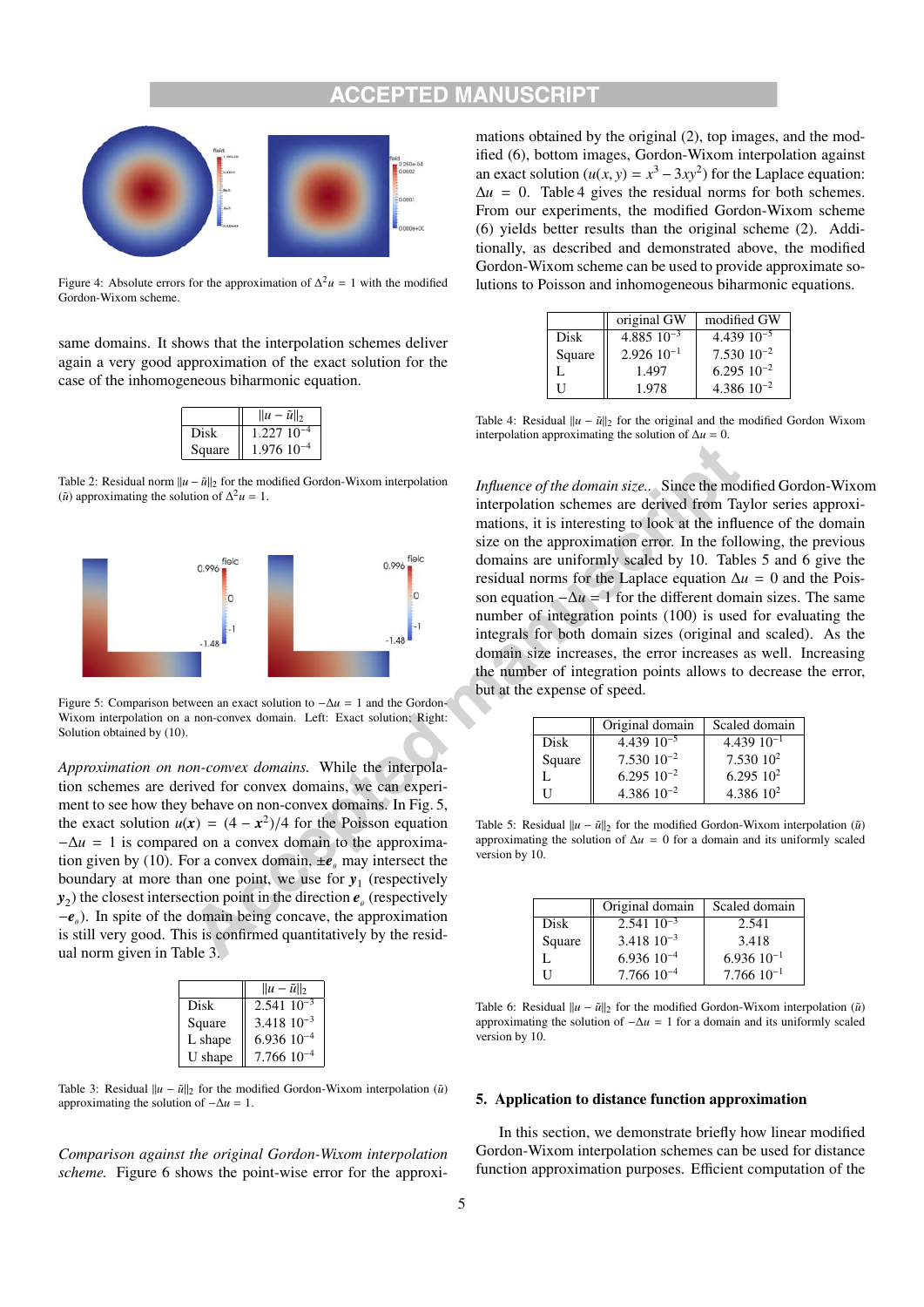#### EPTED MAN ILISCI



Figure 6: Absolute error for the approximation of  $\Delta u = 0$  by the original (top) and the modified (bottom) Gordon-Wixom scheme.

distance fields and their approximations is important for a number of shape modeling applications including editing [27, 28], heterogeneous material modeling [29], modeling of complex geometric patterns [30], and surface reconstruction from scattered point data [31].

A simple yet efficient approach for a distance function approximation was proposed by Spalding [32] and further developed by Tucker [33] in connection to their studies of turbulence phenomena [34] (see also references therein). The approach consists of solving the Poisson equation

$$
\Delta u = -1 \quad \text{in} \quad \Omega, \qquad u(x) = 0 \quad \text{on} \quad \partial \Omega \tag{21}
$$

and then applying a normalization procedure to  $u(x)$ 

$$
v(x) = \sqrt{|\nabla u|^2 + 2u} - |\nabla u| = \frac{2u}{|\nabla u| + \sqrt{|\nabla u|^2 + 2u}}.
$$
 (22)

Then  $v(x)$  delivers a highly accurate approximation of dist( $x, \partial \Omega$ ) near ∂Ω.

Practically, (21) is solved by meshing the domain and using finite element analysis. Instead, we can use (10) as an approximation of the solution to  $(21)$ . The main advantage of  $(10)$ is that, in contrast to (21), it is local: we can independently compute (10) for each  $x \in \Omega$ . Thus approximation (10) with  $f(x) \equiv 1$  can be used instead of (21) if one needs to estimate the distance in a region of interest near  $\partial\Omega$ .

Fig. 7 presents results of our numerical experiments with approximating the distance function dist( $\mathbf{x}, \partial \Omega$ ) by (10) and (22) for a geometrically complex domain. One can observe that our approach deliver a very accurate approximation for dist( $x, \partial\Omega$ ) near ∂Ω.

### 6. Conclusion

In this paper, we have demonstrated how the Gordon-Wixom interpolation approach can be extended to approximate solutions to homogeneous and inhomogeneous harmonic (Laplace and Poisson) and biharmonic equations. Although the considered approximations are not expected to be accurate everywhere in an arbitrary domain, they fairly reproduce the behaviors of the true solutions. So the considered boundary value interpolations can be used as initial approximations for iterative PDE solvers. In addition, our approximations become more and more accurate, as the size of the domain decreases. So we hope that the proposed approximations can find applications in finite element schemes developed for solving boundary value problems for elliptic PDEs involving the Laplacian and bi-Laplacian operators. As an immediate application of our approach, we show how it can be used for approximating the distance function.

Acknowledgements. We would like to thank the SMI 2015 reviewers of our paper for their encouraging, valuable, and constructive comments.

### References

- [1] Meyer M, Barr A, Lee H, Desbrun M. Generalized barycentric coordinates on irregular polygons. Journal of Graphics Tools 2002;7(1):13–22.
- [2] Ju T, Schaefer S, Warren J. Mean value coordinates for closed triangular meshes. ACM Transactions on Graphics 2005;24(3):561–6. Proceedings of ACM SIGGRAPH 2005.
- [3] Hormann K, Floater MS. Mean value coordinates for arbitrary planar polygons. ACM Transactions on Graphics 2006;25(4):1424–41.
- [4] Sukumar N, Malsch EA. Recent advances in the construction of polygonal finite element interpolants. Archives of Computational Methods in Engineering 2006;13(1):129–63.
- [5] Schaefer S, McPhail T, Warren J. Image deformation using moving least squares. ACM Transactions on Graphics 2006;25(3):533–40. Proceedings of ACM SIGGRAPH 2006.
- [6] Joshi P, Meyer M, DeRose T, Green B, Sanocki T. Harmonic coordinates for character articulation. ACM Transactions on Graphics 2007;26(3):71:1–10. Proceedings of ACM SIGGRAPH 2007.